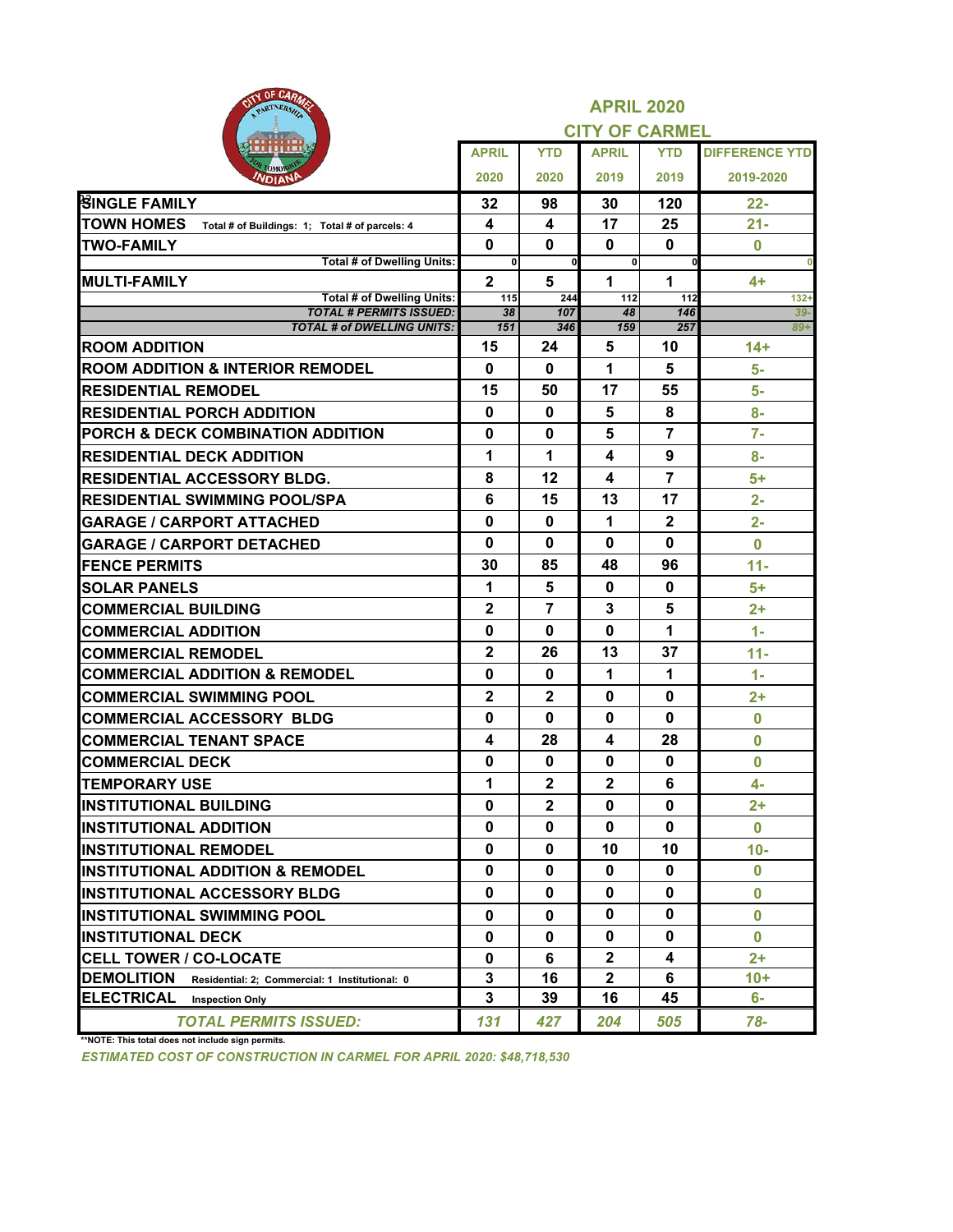

## **D.O.C.S. BUILDING PERMIT ACTIVITY APRIL 2020**

*COMMERCIAL, INSTITUTIONAL, & MULTI‐FAMILY ‐ NEW STRUCTURES, ACCESSORY BUILDINGS, ADDITIONS, TENANT FINISHES, REMODELS, POOLS, DECKS (Institutional includes churches, schools & public libraries)*

**Total Permits Issued** 

### **PERMITS ISSUED**

| • Picnic Shelter, 690 Pro Med Lane<br>• The Wren Retail Shell, 750 Veterans Way |  |
|---------------------------------------------------------------------------------|--|
|                                                                                 |  |
| • Proscenium Building 1 (71 units), 1225 Veterans Way                           |  |
| · Proscenium Building 4 (44 units), 1205 Veterans Way                           |  |
|                                                                                 |  |
| • Providence at Old Meridian Tanning Deck, 300 Providence Blvd.                 |  |
| • Legacy Pool, 14220 Larson Dr.                                                 |  |
|                                                                                 |  |
| • Blue Horseshoe, 11939 N. Meridian St.                                         |  |
| • Holder Mattress, 200 S. Rangeline Rd.                                         |  |
| • Java House Coffee Bar, 145 W. Elm St. #100                                    |  |
| • Clean Slate, 645 W. Carmel Dr. #140                                           |  |
| • Bank of America, 510 E. 96 <sup>th</sup> St.                                  |  |
| • Carmel OBGYN, 13420 N. Meridian St. #420                                      |  |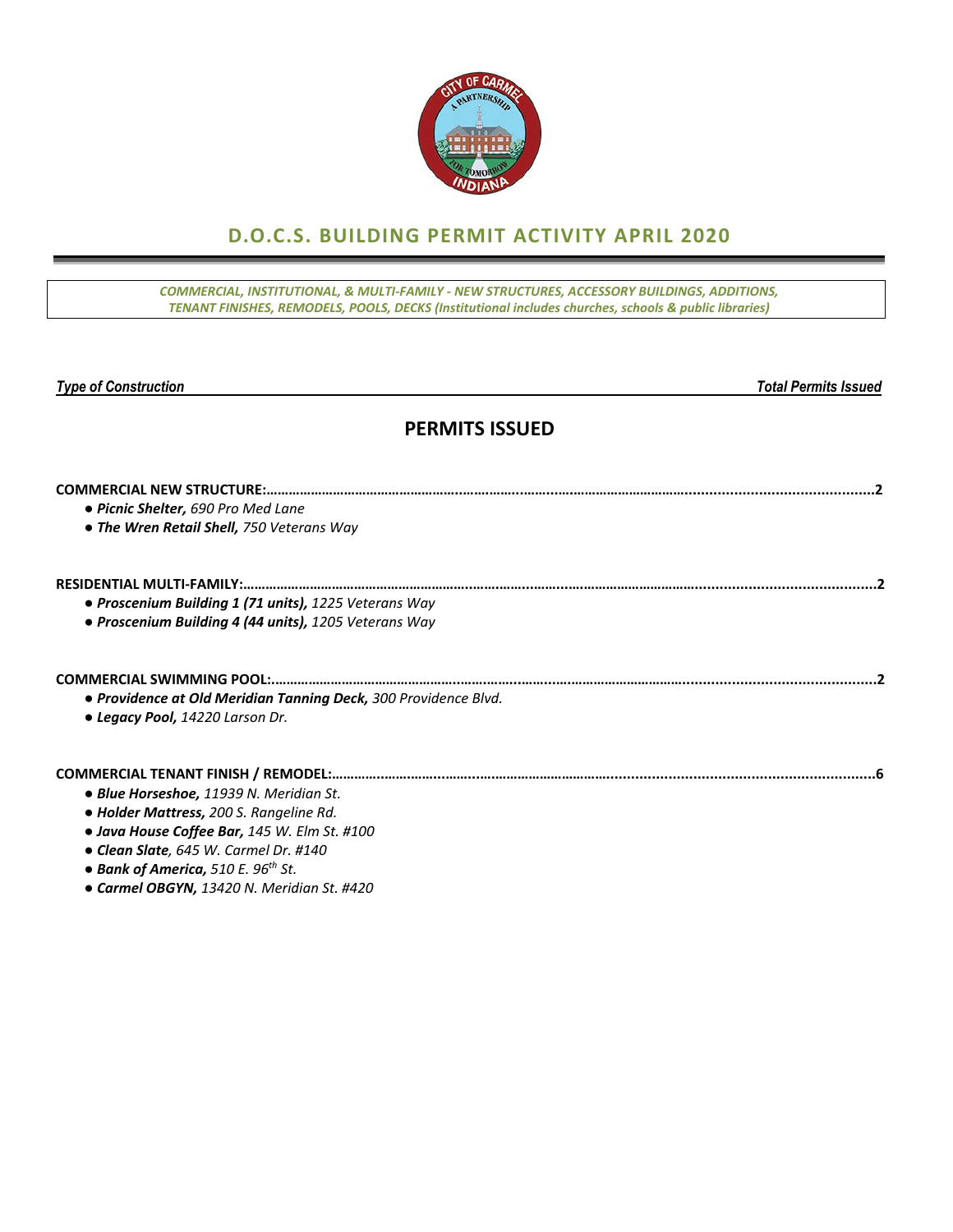## **COMMERCIAL CERTIFICATES OF OCCUPANCY ISSUED**

**COMMERCIAL NEW STRUCTURE:…………….……………..…….……...……………….…………………………….........................................................1** *● Intuitive Riverview Hazel Dell Urgent Care, 14585 Hazel Dell Pkwy.*

#### **COMMERCIAL TENANT FINISH / REMODEL:……………..…….……...……………….……………………………........................................................2**

*● Edward Jones, 890 E. 116th St.*

*● Apartment Remodel, 511 N. Rangeline Rd.*

### **D.O.C.S. BUILDING & SIGN ACTIVITY BY YEAR**

|                                              | <b>APR 2020</b> | <b>APR 2019</b> | <b>APR 2018</b> | <b>APR 2017</b> | <b>APR 2016</b> |
|----------------------------------------------|-----------------|-----------------|-----------------|-----------------|-----------------|
| <b>TOTAL BUILDING PERMITS ISSUED:</b>        | 131             | 204             | 190             | 131             | 123             |
| <b>TOTAL FENCE PERMITS ISSUED:</b>           | 30              | 48              | 44              | 28              | --              |
| <b>TOTAL SIGN PERMITS:</b>                   | 20              | 31              | 43              | 18              | 27              |
| <b>TOTAL PUBLIC EVENT BANNERS:</b>           | 4               | 4               |                 | 10              | 14              |
| <b>BUILDING INSPECTIONS PERFORMED:</b>       | 376             | 641             | 526             | 480             | 475             |
| <b>BUILDING PLAN REVIEWS:</b>                | 89              | 168             | 159             | 108             | 111             |
| <b>PUBLIC REQUEST FOR INFORMATION (RFI):</b> | 68              | 58              | 56              | 54              | 43              |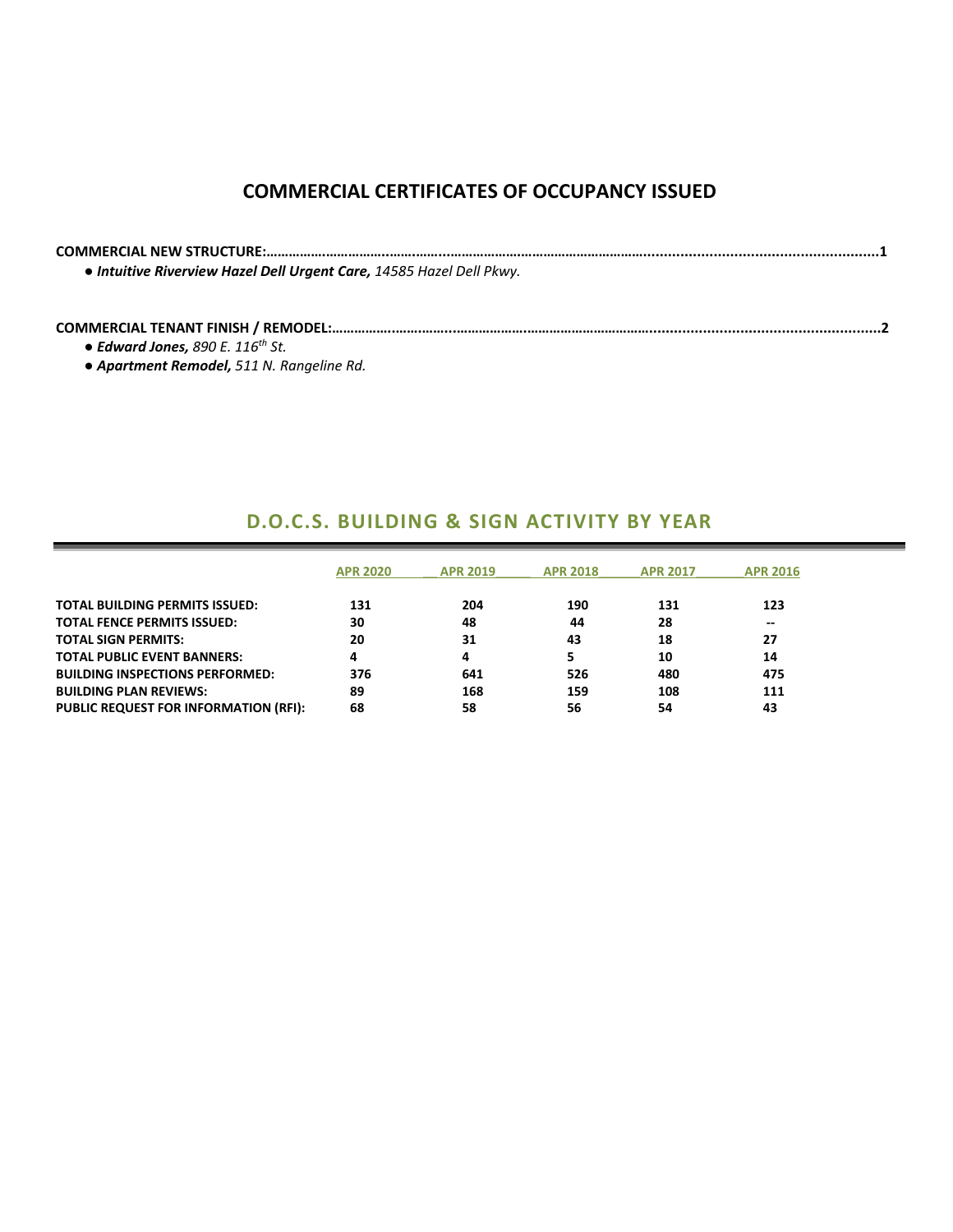# **D.O.C.S. CODE ENFORCEMENT ACTIVITY APRIL 2020**

| CODE ENFORCEMENT TASK REPORT SUMMARY FOR APRIL 2020 |  |
|-----------------------------------------------------|--|
|                                                     |  |

| <b>COMPLAINTS RECEIVED</b> | <b>TOTAL:</b> | <b>INSPECTION STATISTICS</b> |                          |               | <b>TOTAL:</b> |
|----------------------------|---------------|------------------------------|--------------------------|---------------|---------------|
| <b>EMAIL</b>               | 11            | <b>NEW CASES</b>             |                          |               | 112           |
| "MY CARMEL" APP            | 10            | <b>INITIAL INSPECTIONS</b>   |                          |               | 112           |
| <b>PHONE</b>               | 10            | ABATEMENT                    |                          |               |               |
| REFERRAL                   | 0             |                              | INITIAL VIOLATION NOTICE |               | 77            |
| <b>STAFF</b>               | 81            |                              | <b>RE-INSPECTIONS</b>    |               | 134           |
| <b>WALK-IN</b>             | 0             |                              | <b>CLOSED CASES</b>      |               | 48            |
| <b>INSPECTIONS BY AREA</b> | <b>WEST</b>   | <b>CENTRAL</b>               | <b>EAST</b>              | <b>TOTAL:</b> |               |
| <b>NEW CASES</b>           | 15            | 52                           | 45                       | 112           |               |
| INITIAL INSPECTIONS        | 15            | 52                           | 45                       | 112           |               |
| <b>RE-INSPECTIONS</b>      | 24            | 53                           | 57                       | 134           |               |
| <b>CLOSED CASES</b>        | 8             | 22                           | 18                       | 48            |               |

*CODE ENFORCEMENT MONTHLY REPORT FOR APRIL 2020*

| <b>TYPE OF COMPLAINT/VIOLATION</b> | <b>NEW CASES</b> | <b>TYPE OF COMPLAINT/VIOLATION</b> | <b>NEW CASES</b> |
|------------------------------------|------------------|------------------------------------|------------------|
| <b>BUILDING CODE VIOLATIONS</b>    | 0                | PROPERTY MAINTENANCE               | 6                |
| <b>COMMERCIAL VEHICLE</b>          | 3                | RECREATIONAL VEHICLE               |                  |
| <b>DUMPSTER</b>                    | 0                | RIGHT-OF-WAY OBSTRUCTION           | 0                |
| <b>FARM ANIMALS</b>                | 0                | <b>SIDEWALK</b>                    | 0                |
| <b>FENCE VIOLATION</b>             | 8                | <b>SIGNS</b>                       | 49               |
| <b>GRASS OR WEEDS</b>              | 55               | TRASH/DEBRIS                       | 26               |
| <b>HOME OCCUPATION</b>             | 0                | UNSAFE BUILDING                    | 0                |
| <b>NOISE REGULATIONS</b>           | 0                | <b>JUNK VEHICLE</b>                | 5                |
| OPEN AND ABANDONED                 | 0                | <b>ZONING USE VIOLATIONS</b>       | 6                |
| <b>OUTDOOR STORAGE</b>             | 2                | SNOW AND ICE REMOVAL               | 0                |
| PARKING IN LAWN/GREENBELT          | 13               | <b>OTHER</b>                       | 0                |
|                                    |                  | <b>TOTAL</b>                       | 174              |

*FORECLOSURE MONITORING SUMMARY FOR APRIL 2020*

| <b>COMPLAINTS RECEIVED</b>      | <b>TOTAL:</b> |
|---------------------------------|---------------|
| <b>NEW CASES</b>                |               |
| INITIAL INSPECTIONS             | n             |
| ABATEMENT                       |               |
| <b>INITIAL VIOLATION NOTICE</b> |               |
| <b>RE-INSPECTIONS</b>           | 18            |
| <b>CLOSED CASES</b>             | 4             |
|                                 |               |

| <b>FORECLOSURE STATISTICS</b> | <b>WEST</b> | <b>CENTRAL</b> | <b>EAST</b> | <b>TOTAL:</b> |
|-------------------------------|-------------|----------------|-------------|---------------|
| NEW CASES                     |             |                |             |               |
| INITIAL INSPECTIONS           |             |                |             |               |
| <b>RE-INSPECTIONS</b>         |             |                |             | 18            |
| <b>CLOSED CASES</b>           |             |                |             |               |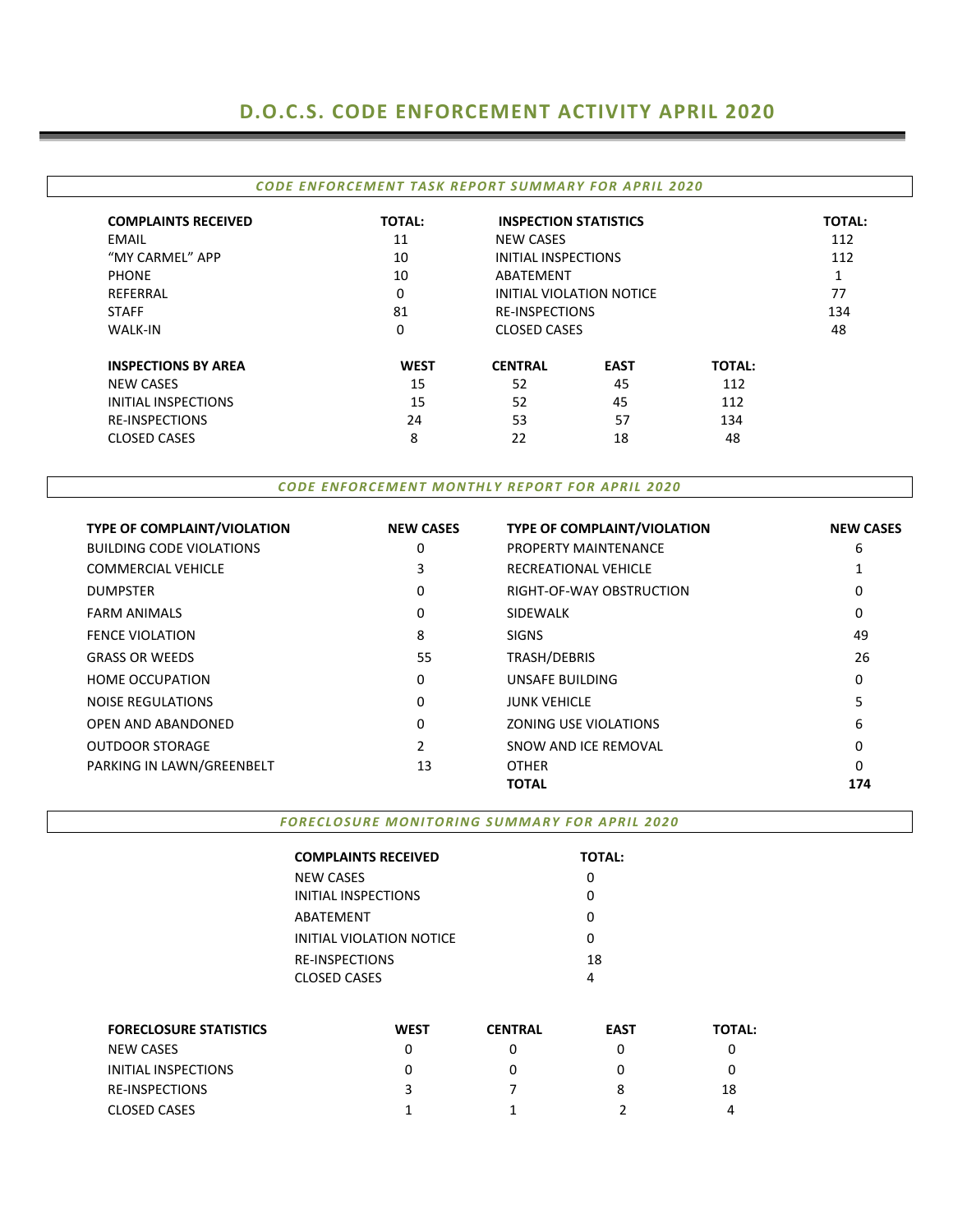# **DEPARTMENT OF COMMUNITY SERVICES INCOME REPORT APRIL 1-30 2020**



| <b>TRANSACTION TYPE:</b>                                                                                          | <b>TRANSACTIONS:</b> |          | <b>AMOUNT:</b>           |
|-------------------------------------------------------------------------------------------------------------------|----------------------|----------|--------------------------|
|                                                                                                                   | 85                   |          |                          |
| <b>BUILDING PERMITS: [Includes the fee for full Certificate of Occupancy (C/O)]</b><br><b>DEMOLITION PERMITS:</b> | 3                    | \$<br>\$ | 164,331.37               |
| <b>LATE FEES:</b>                                                                                                 | $\mathbf{0}$         | \$       | 544.00                   |
| RE-INSPECTION, ADDITIONAL INSPECTION, AND/OR TEMPORARY C/O:                                                       | 3                    | \$       | 1,342.00                 |
| PLAN AMENDMENT: (Commercial / Institutional)                                                                      | $\overline{0}$       | \$       |                          |
|                                                                                                                   | 1                    | \$       | 184.00                   |
| <b>PLAN AMENDMENT: (Residential)</b><br><b>SPECIAL EVENT PERMITS:</b>                                             | 0                    | \$       |                          |
| <b>TEMPORARY USE PERMITS/EXTENSIONS:</b>                                                                          | 0                    | \$       | $\blacksquare$           |
| <b>APPEALS:</b>                                                                                                   | 0                    | \$       |                          |
| <b>FENCE PERMITS:</b>                                                                                             | 21                   | \$       | 1,095.00                 |
|                                                                                                                   | 12                   | \$       | 336.00                   |
| <b>FENCE LIABILITY WAIVER: (Paid to Hamilton County)</b><br><b>ABATEMENT:</b>                                     | 0                    | \$       |                          |
| ADLS:                                                                                                             | 0                    | \$       |                          |
|                                                                                                                   |                      |          |                          |
| <b>ADLS AMENDMENT:</b>                                                                                            | 2                    | \$       | 1,877.00                 |
| <b>COMMITMENT AMENDMENT:</b>                                                                                      | 0                    | \$       |                          |
| <b>DEVELOPMENT PLAN:</b>                                                                                          | 0                    | \$       | $\overline{\phantom{a}}$ |
| <b>DEVELOPMENT PLAN AMENDMENT:</b>                                                                                | 0                    | \$       | $\blacksquare$           |
| <b>HPR REVIEW:</b>                                                                                                | 0                    | \$       |                          |
| <b>ORDINANCE AMENDMENT:</b>                                                                                       | 1                    | \$       | 9,175.35                 |
| <b>PLAT VACATE:</b>                                                                                               | 0                    | \$       |                          |
| <b>PRIMARY PLAT:</b>                                                                                              | 0                    | \$       |                          |
| <b>PRIMARY PLAT AMENDMENT:</b>                                                                                    | $\mathbf{0}$         | \$       |                          |
| <b>PUD ORDINANCES:</b>                                                                                            | 0                    | \$       |                          |
| <b>REZONE:</b>                                                                                                    | 0                    | \$       | $\blacksquare$           |
| <b>ADDITIONAL WAIVER:</b>                                                                                         | 0                    | \$       | $\blacksquare$           |
| <b>SDR SITE PLAN REVIEW:</b>                                                                                      | 0                    | \$       |                          |
| <b>SECONDARY PLAT/REPLAT:</b>                                                                                     | 1                    | \$       | 370.00                   |
| <b>SUBDIVISION WAIVER:</b>                                                                                        | 0                    | \$       |                          |
| <b>MISC. ZONING WAIVER:</b>                                                                                       | 0                    | \$       |                          |
| <b>TAC ONLY:</b>                                                                                                  | $\mathbf{0}$         | \$       |                          |
| <b>DEVELOPMENT STANDARDS VARIANCE:</b>                                                                            | 3                    | \$       | 2,779.00                 |
| <b>HEARING OFFICER REVIEW:</b>                                                                                    | 1                    | \$       | 184.00                   |
| <b>SPECIAL EXCEPTION VARIANCE:</b>                                                                                | 0                    | \$       |                          |
| <b>SPECIAL USES: (Includes Special Use Amendments)</b>                                                            | 0                    | \$       | $\blacksquare$           |
| <b>USE VARIANCE:</b>                                                                                              | 0                    | \$       |                          |
| <b>SIGN PERMITS:</b>                                                                                              | 29                   | \$       | 6,548.78                 |
| <b>ZONING DETAILS/LETTER:</b>                                                                                     | 1                    | \$       | 107.00                   |
| PARK & RECREATION IMPACT FEE (PRIF):                                                                              | 24                   | \$       | 86,188.00                |
| <b>TOTALS:</b>                                                                                                    |                      |          |                          |
| <b>GENERAL FUND #101:</b>                                                                                         |                      | \$       | 188,873.50               |
| <b>PRIF ACCOUNT #106:</b>                                                                                         |                      | \$       | 86,188.00                |
| <b>UTILITY FEES: (Sewer/Water permits)</b>                                                                        |                      | \$       | 106,507.00               |
| <b>TOTAL DEPOSIT:</b>                                                                                             |                      | \$       | 381,568.50               |
| Last Month's General Fund Deposit:                                                                                |                      | \$       | 150,210.62               |
| <b>Last Month's Total Deposit:</b>                                                                                |                      | \$       | 312,030.62               |

**NOTE: Receipts were deposited for 21 business days this month.**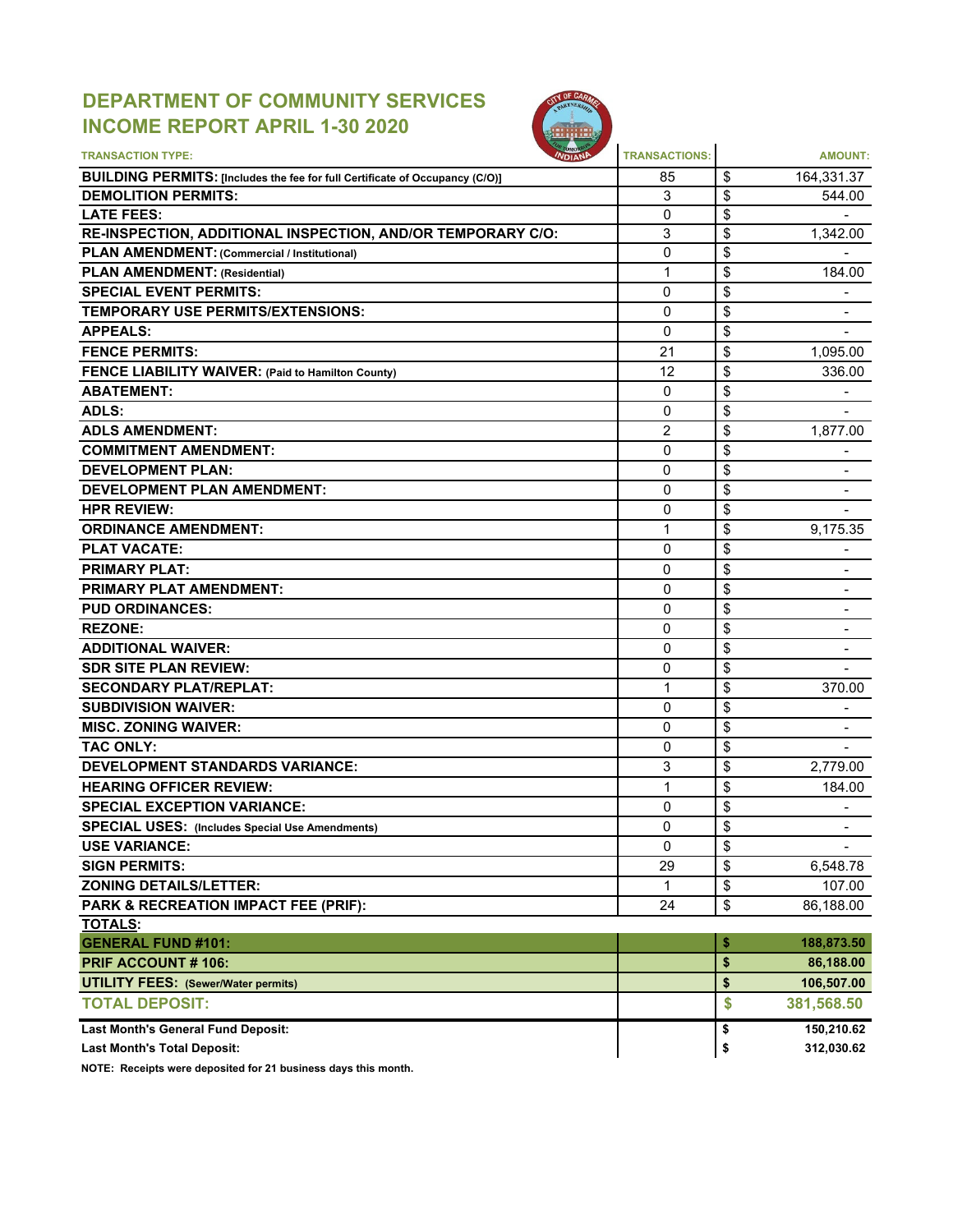### **City of Carmel Monthly Permits Issued 4/1/2020 - 4/30/2020**

**Page 1**

#### Date: 5/1/2020

| Issue              | Status        | Permit NO    | Lot               | Subdivision                 | Property Address                        | Permit Type Description              | Estimated      | Sq Ft     | <b>Contact Name</b>                       | <b>Contact Address</b>           | Contact City, State Zip | Property Owner (as listed per applicant)           | Owner Address                   | Owner City, State Zip                |
|--------------------|---------------|--------------|-------------------|-----------------------------|-----------------------------------------|--------------------------------------|----------------|-----------|-------------------------------------------|----------------------------------|-------------------------|----------------------------------------------------|---------------------------------|--------------------------------------|
| Date               |               |              |                   |                             |                                         |                                      | Cost of        |           |                                           |                                  |                         |                                                    |                                 |                                      |
|                    |               |              |                   |                             |                                         |                                      |                |           |                                           |                                  |                         |                                                    |                                 |                                      |
| 4/1/2020   ISSUED  |               | F-2020-00042 |                   | <b>BROOKSHIRE</b>           | 3820 COVENTRY WAY                       | <b>FENCE - NEW</b>                   |                |           |                                           |                                  |                         | HENTSCHEL, CHRISTOPHER                             | 3820 COVENTRY WAY               | CARMEL, IN 46033                     |
|                    | <b>ISSUED</b> | PB 20010149  |                   |                             | 13699 ROYAL SADDLE DR                   | <b>RES - REMODEL</b>                 | \$25,000.00    | 225.00    |                                           |                                  |                         | WASHBURN, ADAM AND LISA                            | 13699 ROYAL SADDLE DR           | CARMEL, IN 46032                     |
| 4/2/2020   ISSUED  |               | F-2020-00013 |                   | PRESERVE AT BEAR CREEK, THE | 4492 VOYAGEUR WAY                       | <b>FENCE - NEW</b>                   |                |           |                                           |                                  |                         | NEKAR, CHARLES                                     | 4492 VOYAGEUR WAY               | CARMEL, IN 46074                     |
|                    | <b>ISSUED</b> | B-2020-00058 | 1019              | VILLAGE OF WESTCLAY         | 2926 GADSEN CIR N                       | <b>RES - REMODEL</b>                 | \$20,000.00    |           | 1,200.00 Adam Wicker                      | 11564 Creekside Lane             | Carmel, IN 46033        | Kim Kranz                                          | 2926 Gadsen Cir                 | Carmel, IN 46032                     |
|                    | C/O           | B-2020-00073 |                   |                             | <b>611 BEAVERBROOK DR</b>               | <b>RES - SOLAR</b>                   | \$12,100.00    |           | 0.00 Rectify LLC                          | 3911 N College Ave               | Indianapolis, In 46205  | riscilla Hamill                                    | 611 Beaverbrook Dr              | Carmel, In 46032                     |
|                    | <b>ISSUED</b> | B-2020-00101 |                   | WOODS AT LIONS CREEK, THE   | 4417 PANTHERA LEO DR                    | RES - POOL                           |                |           | Daniel Majestic                           | 5245 Elmwood Ave                 | Indianapolis, IN 46203  | Jon + Kathy Schalliol                              | 4417 Panthear Leo Drive         | Carmel, IN 46074                     |
|                    | <b>ISSUED</b> | B-2020-00108 |                   | <b>GRAMERCY WEST</b>        | 986 KINZER AVE                          | <b>RES - SGNLFAM</b>                 | \$200,000.00   |           | 1,755.00 David Weekley Homes              | 9310 N Meridian Street STE 100   | Indianapolis, IN 46260  | David Weekley Homes                                | 9310 N Meridian Street STE 100  | Indianapolis, IN 46260               |
|                    | <b>ISSUED</b> | B-2020-00111 |                   | <b>CROOKED STICK WEST</b>   | 11005 THUNDERBIRD DR                    | <b>RES - REMODEL</b>                 | \$100,000.00   |           | 8,292.00 Karen Kaylor                     | 131 N Rangeline Rd               | Carmel, IN 46033        | Gavin England                                      | 11005 Thunderbird Dr            | Carmel, IN 46032                     |
|                    | <b>ISSUED</b> | B-2020-00114 |                   |                             | 510 E 96TH ST                           | COMM - REMODEI                       | \$72,000.00    |           | 475.00 Dee Wickersham                     | 7811 Cheviot Rd, Unit A          | Cincinnati, OH 45247    | Parkwood Four & Five LLC                           | 8900 Keystone Crossing, Ste 100 | Indianapolis, IN 46240               |
| 4/3/2020           | <b>ISSUED</b> | B-2020-00020 |                   | <b>AUMANS ADDITION</b>      | 831 AUMAN DR W                          | <b>RES - SGNLFAM</b>                 | \$0.00         |           | 0.00 OLD TOWN DESIGN GROUP                | 1132 S RANGELINE RD #200         | CARMEL, IN 46032        | MCCONNELL, JEFFREY AND KRISTEN                     | 13 FOREST DR                    | MENDHAM, NJ 07945                    |
|                    | <b>ISSUED</b> | B-2020-00037 | 119               | <b>CHESWICK PLACE</b>       | 1010 ROSEMONT DR                        | RES - POOL                           |                |           | Perma Pools                               | 5245 Elmwood Ave                 | Indianapolis, IN 46203  | Mike Solazzo                                       | 1010 Rosemont Rd                | Carmel, IN 46032                     |
|                    | <b>ISSUED</b> | B-2020-00129 |                   | <b>BRIAR LANE ESTATES</b>   | 3470 TAHOE RD, CAR, IN, 46033           | <b>RES - REMODEL</b>                 | \$50,000.00    |           | 3.193.00 Benjamin Bontrager               | 3470 Tahoe Rd                    | Carmel, IN 46033        | Benjamin Bontrager                                 | 3470 Tahoe Rd                   | Carmel, IN 46033                     |
|                    | <b>ISSUED</b> | B-2020-00135 |                   | HERITAGE AT SPRING MILL     | 11186 VALESIDE CRES, CAR, IN, 46032     | <b>RES - SGNLFAM</b>                 | \$566,000.00   |           | 6,017.00 Pulte Homes of Indiana, LLC      | 11590 N. Meridian St. #530       | Carmel, IN 46032        | Pulte Homes of Indiana, LLC                        | 11590 N. Meridian St. #530      | Carmel, IN 46032                     |
| 4/6/2020   ISSUED  |               | B-2020-00080 | 281               | JACKSONS GRANT ON WILLIAMS  | 1241 WESTVALE DR                        | <b>RES - SGNLFAM</b>                 | \$875,000.00   |           | 5,490.00 Custom Living                    | 5335 Winthrop Ave A              |                         | William & Leslee Grace                             | 1214 Westvale Drive             |                                      |
|                    |               |              |                   | CREEK                       |                                         |                                      |                |           |                                           |                                  |                         |                                                    |                                 |                                      |
|                    | <b>ISSUED</b> | B-2020-00121 | Eighty            | <b>PLUM CREEK VILLAGE</b>   | 5758 MARCO PT                           | <b>RES - REMODEL</b>                 | \$28,000.00    |           | 126.00 Indiana Renovations Inc.           | 12340 E 131st Street             | Fishers, IN 46037       | Carl Kaiser                                        | 5758 Marco Point                | Carmel, IN 46033                     |
|                    | <b>ISSUED</b> | B-2020-00123 |                   |                             | 3420 N MERIDIAN ST #420, CAR, IN, 46032 | COMM - REMODEL                       | \$600,000.00   |           | 7,020.00 Cornerstone Medical Construction | 8902 N. Meridian St.             | Indianapolis, IN 46260  | STV Carmel, LLC c/o Cornerstone Companies          | 8902 N. Meridian St. Suite 205  | Indianapolis, IN 46260               |
|                    | <b>ISSUED</b> | B-2020-00126 |                   |                             | 1733 W 136TH ST, CAR, IN, 46032         |                                      |                |           |                                           | 13967 ditch road                 |                         |                                                    | 1733 W. 136th St.               |                                      |
|                    | C/O           | B-2020-00159 |                   | CROOKED STICK WEST          | 2118 BURNING TREE LN, CAR, IN, 46032    | <b>RES - REMODEL</b>                 | \$39,100.00    |           | 576.00 accessibility construction inc     | 9005 E Washington St,            | carmel, IN 46032        | Brandon Seitz                                      |                                 | carmel, in 46032<br>Carmel, IN 46032 |
|                    | <b>ISSUED</b> | F-2020-00040 |                   | BONBAR AT MONON LAKE        | 10118 SOLACE LN                         | <b>RES-ACCSTRCT</b>                  | \$4,500.00     |           | 192.00 Five Star Barns                    |                                  | Indianapolis, IN 46229  | Jeremy Carter<br>HARDY, ALEX AND KRISTIN           | 2118 Burning Tree Ln            | INDIANAPOLIS, IN 46280               |
|                    |               |              |                   |                             |                                         | <b>FENCE - NEW</b>                   |                |           |                                           |                                  |                         |                                                    | 10118 SOLACE LN                 |                                      |
|                    | <b>ISSUED</b> | PB 19100148  |                   |                             | 861 WINTER CT                           | <b>RES - ADDITION</b>                | \$50,000.00    | 500.00    |                                           |                                  |                         | DELPH, MIKE & BETH                                 | 861 WINTER CT                   | CARMEL, IN 46032                     |
| $4/7/2020$ C/O     |               | PB 20020004  | 10883             |                             | 12042 EAGLETREE CT                      | <b>RES - ADDITION</b>                | \$31,000.00    |           | 225.00 Backyard Living                    | 2345 W. 141st St.                | Carmel, IN 46074        | <b>MATT BOONE</b>                                  | 12042 EAGLETREE CT              | ZIONSVILLE, IN 46077                 |
| 4/8/2020 ISSUED    |               | B-2020-00083 |                   | <b>ALBANY PLACE</b>         | 14306 MARSDALE PL                       | <b>RES - SGNLFAM</b>                 | \$398,000.00   |           | 7,309.00 Amanda Waldrup                   |                                  |                         | Drees Homes                                        |                                 |                                      |
|                    | <b>ISSUED</b> | B-2020-00090 |                   | <b>ROHRER WOODS</b>         | 733 HOWE DR                             | <b>RES - ADDITION</b>                | \$33,091.00    |           | 196.00 Joshua Hindley                     | 1435 Brookville Way              | Indianapolis, In 46239  | Aleta Mungal                                       | 733 Howe Dr                     | Carmel, In 46032                     |
|                    | <b>ISSUED</b> | B-2020-00105 | 1939 N<br>Meridia |                             | 11939 N MERIDIAN ST                     | <b>COMM - NWTENFIN</b>               | \$250,000.00   |           | 5,091.00 Mike Dickman                     | 350 E New York St                | Indianapolis, IN 46204  | 11939 Office LLC                                   | 350 E. New York St. #200        | Indianapolis, IN 46240               |
|                    |               |              |                   |                             |                                         |                                      |                |           |                                           |                                  |                         |                                                    |                                 |                                      |
|                    | <b>ISSUED</b> | B-2020-00151 |                   | <b>GRANNAN GROVE</b>        | 3733 Aldrew Pl, CAR, IN, 46074          | <b>RES - SGNLFAM</b>                 | \$595,000.00   |           | 6,232.00 Wedgewood Building Company       | 32 First St NE                   | Carmel, IN 46032        | Wedgewood Building Company                         | 32 First St NE                  | Carmel, IN 46032                     |
| 4/9/2020   ISSUED  |               | B-2020-00035 |                   | <b>LONGRIDGE ESTATES</b>    | 13737 HIATT DR                          | <b>RES - REMODEL</b>                 | \$20,000.00    |           | 1,542.00 Gagan Malik                      | 13737 Hiatt dr                   | Carmel, IN 46074        | Gagan Malik                                        | 13737 Hiatt dr                  | Carmel, IN 46074                     |
|                    | C/O           | B-2020-00115 |                   | <b>GRANDIN HALL</b>         | 5351 RANDOLPH CRESCENT DR               | <b>RES - REMODEL</b>                 | \$32,642.69    |           | 2,300.00 Chip McCormick                   | 1266 Westwind Dr                 | Avon, IN 46123          | Dave and Nancy Baldea                              | 5351 Randolph Crescent Dr       | Caremel, In 46033                    |
|                    | <b>ISSUED</b> | B-2020-00133 |                   | COPPER RUN                  | 12910 CHENILLE DR, CAR, IN, 46074       | <b>RES - SGNLFAM</b>                 | \$563,000.00   |           | 6,400.00 Pulte Homes of Indiana, LLC      | 11590 N. Meridian St. #530       | Carmel, IN 46032        | Pulte Homes of Indiana, LLC                        | 11590 N. Meridian St. #530      | Carmel, IN 46032                     |
|                    | <b>ISSUED</b> | B-2020-00147 |                   | <b>BONBAR AT MONON LAKE</b> | 1041 SERENITY CT, IND, IN, 46280        | RES - DECK                           | \$16,000.00    |           | 168.00 Douglas Fernandes                  | 8444 Castlewood Dr, suite 500    | Indianapolis, IN 46250  | Antonio Narvaez                                    | 1041 Serenity Ct                | Indianapolis, IN 46280               |
|                    | <b>ISSUED</b> | PB 20020044  |                   |                             | 687 MARANA DR                           | <b>RES - ADDITION</b>                | \$24,400.00    | 224.00    |                                           |                                  |                         | WOLFCALE, BRENT                                    | 687 MARANA DR                   | CARMEL, IN 46032                     |
|                    | <b>CLOSE</b>  | B-2020-00213 |                   | <b>HOMEWOOD</b>             | 755 E 111TH ST                          | <b>RES - ELECTRICAL</b>              |                |           | Jason Rickel                              | 484 E CARMEL Dr #284             | Carmel, IN 46032        | Tom Ishii                                          | 755 E 111th St,                 | Indianapolis, IN 46280               |
|                    | <b>ISSUED</b> | PB_20020051  | 28024             |                             | 1205 VETERANS WAY                       | <b>RES - MLTFAM</b>                  | \$3,000,000.00 | 61,394.00 |                                           |                                  |                         | CARMEL DEVELOPMENT II LLC                          | 881 3RD AVE SW STE 100          | CARMEL, IN 46032                     |
|                    | <b>ISSUED</b> | PB 20010049  | 36977             |                             | 1225 VETERANS WAY                       | COMM - MLTFAM                        | \$5,000,000.00 | 97,776.00 |                                           |                                  |                         | CARMEL DEVELOPMENT II LLC                          | 881 3RD AVE SW STE 100          | CARMEL, IN 46032                     |
|                    | <b>ISSUED</b> | F-2020-00047 |                   | <b>FOSTER ESTATES</b>       | 14248 STACEY ST                         | <b>FENCE - NEW</b>                   |                |           |                                           |                                  |                         | ROTHENBERG, ALON & SARI                            | 14248 STACEY STREET             | CARMEL, IN 46033                     |
| 4/10/2020   ISSUED |               | B-2020-00071 |                   | <b>CARRINGTON WOODS</b>     | 5180 CARRINGTON CIR                     | <b>RES-ACCSTRCT</b>                  | \$115,000.00   |           | 850.00 Brad Hill                          | 11982 Glen Cove Drive            | Indianapolis, IN 46236  | Jacob and Beth Leffler                             | 5180 Carrington Circle          | Carmel, IN 46033                     |
|                    | <b>ISSUED</b> | B-2020-00157 |                   | AVIAN GLEN                  | 5125 AVIAN WAY, CAR, IN, 46033          | <b>RES - ADDITION</b>                | \$15,000.00    |           | 300.00 Dan Brinkman                       |                                  |                         | Michael Horrigan                                   | 5125 Avian Way                  | Carmel, IN 46033                     |
|                    | <b>ISSUED</b> | B-2020-00175 | $7 - 09 - 3$      | <b>SHELBOURNE ESTATES</b>   | 12898 PONTELL PL, CAR, IN, 46074        | <b>RES-ACCSTRCT</b>                  | \$37,000.00    |           | 273.00 Hittle Construction                | 17466 Washington St.             | Westfield, IN 46074     | Lynn Perkins                                       | 12898 Pontell Place             | Carmel, IN 46074                     |
|                    |               |              | $-00-03-$         |                             |                                         |                                      |                |           |                                           |                                  |                         |                                                    |                                 |                                      |
|                    |               |              | 10.000            |                             |                                         |                                      |                |           |                                           |                                  |                         |                                                    |                                 |                                      |
|                    | <b>ISSUED</b> | B-2020-00198 |                   | CROOKED STICK ESTATES       | 10730 TORREY PINES CIR, CAR, IN, 46032  | <b>RES - REMODEL</b>                 | \$557,228.18   |           | 4,500.00 Camille Lachmund                 | 7002 Brookville Rd               | Indianapolis, IN 46239  | Sencaj Randall                                     | 10730 Torrey Pines Circle       | Carmel, IN 46032                     |
|                    | <b>ISSUED</b> | B-2020-00199 |                   |                             | 9919 TOWNE RD, CAR, IN, 46032           | TEMPUSE - CNSTTRLR                   |                |           | Scott Gibbs                               | 3914 Prospect Street             | Indianapolis, IN 46203  | Children's Theraplay Foundation - Kathy Pelletier, | 9919 Towne Road                 | Carmel, IN 46032                     |
| 4/13/2020   ISSUED |               | B-2020-00056 |                   | THE ESTATES OF CLAY WEST    | 13158 SHERBERN DR W                     | <b>RES - REMODEL</b>                 | \$40,000.00    |           | 93.50 Alderson Companies LLC              | 108 E Jefferson St               | Kirklin, IN 46050-0061  | Ex Dir<br>Allen Bir                                | 13158 W Sherberd Dr             | Carmel, IN 46032                     |
|                    | <b>ISSUED</b> | B-2020-00170 |                   |                             | 12962 COPPER RUN BLVD, CAR, IN, 46074   | RES - SGNLFAM                        | \$528,000.00   |           | 5,776.00 Pulte Homes of Indiana, LLC      | 11590 N. Meridian St. #530       | Carmel, IN 46032        | Pulte Homes of Indiana, LLC                        | 11590 N. Meridian St. #530      | Carmel, IN 46032                     |
|                    | <b>ISSUED</b> | B-2020-00172 |                   | <b>WARREN AND PHELPS</b>    | 200 S RANGELINE RD, CAR, IN, 46032      | <b>COMM - NWTENFIN</b>               | \$32,500.00    |           | 3,220.00 Signature Construction           | 385 City Center Drive, Suite 100 | Carmel, IN 46032        | Indiana Design Center, LLC                         | 770 3rd Avenue S.W.             | Carmel, IN 46032                     |
| 4/14/2020   ISSUED |               | B-2020-00216 |                   | <b>HEATHER KNOLL</b>        | 14310 HEATHER KNOLL PKY, CAR, IN, 46074 | <b>RES - REMODEL</b>                 | \$15,000.00    |           | 4,220.00 Surendra Thapa                   | 14310 Heather Knoll Pkwy         | Carmel, IN 46074        | Surendra Thapa                                     | 14310 Heather Knoll Pkwy        | Carmel, IN 46074                     |
|                    | <b>CLOSE</b>  | B-2020-00233 |                   | <b>BROOKSHIRE</b>           | 12234 CRESTWOOD DR, CAR, IN, 46033      | <b>RES - ELECTRICAL</b>              |                |           |                                           |                                  |                         |                                                    |                                 |                                      |
| 4/15/2020   ISSUED |               | B-2020-00154 |                   |                             | 4455 W 116TH ST, ZIO, IN, 46077         | RES - DEMO                           |                |           | Casey-Bertram Construction                | 5780 E 25th Street               | Indianapolis, IN 46218  | Suzanne Fehsenfeld                                 | 4415 W 116th Street             | Carmel, IN 46077                     |
|                    | <b>ISSUED</b> | B-2020-00167 | 304               | <b>SADDLE CREEK</b>         | 14118 BREEDERS CT, CAR, IN, 46074       | <b>RES - ADDITION</b>                | \$30,000.00    |           | 750.00 John Lethan                        | 4228 W 131st Street              | Carmel, IN 46074        | Chris Rittgers                                     | 14118 Breeders Ct               | Carmel, IN 46074                     |
|                    | ISSUED        | B-2020-00183 |                   | <b>WINTERWOOD</b>           | 10666 WINTERWOOD DR, CAR, IN, 46032     |                                      |                |           | Joe Getchell                              | 11333 N Gray Road                | Carmel, IN 46033        | Ted Azar                                           | 10666 Winterwood                | Carmel, IN 46032                     |
|                    | <b>ISSUED</b> | B-2020-00188 |                   |                             | 145 W ELM ST #100, CAR, IN, 46032       | RES - POOL<br><b>COMM - NWTENFIN</b> | \$400,000.00   |           | $2.033.00$ JRF Construction, Inc.         | 233 East 175th Street            | Westfield, IN 46074     | ISO Midtown LLC                                    | 350 1st Avenue                  | Carmel, IN 46032                     |
|                    | <b>ISSUED</b> | PB 20010117  |                   |                             | 310 SHOSHONE DR                         |                                      |                |           |                                           |                                  |                         | WEDGEWOOD BUILDING COMPANY                         | 32 1ST ST NE                    | CARMEL, IN 46032                     |
|                    |               |              |                   |                             |                                         | <b>RES - SGNLFAM</b>                 | \$681,000.00   | 5,745.00  |                                           |                                  |                         |                                                    |                                 |                                      |
|                    | <b>ISSUED</b> | PB 20010122  |                   |                             | 10130 HILLSDALE DR                      | <b>RES - ADDITION</b>                | \$42,000.00    | 576.00    |                                           |                                  |                         | STOFFREGAN, PATRICK                                | 10130HILLSDALE DR               | CARMEL, IN 46032                     |
|                    | ISSUED        | PB_19120087  |                   |                             | 9986 SUMMERLAKES DR                     | RES - ADDITION                       | \$99,000.00    | 378.00    |                                           |                                  |                         | COOK, DAVID & LYNDA                                | 9986 SUMMERLAKES DR             | CARMEL, IN 46032                     |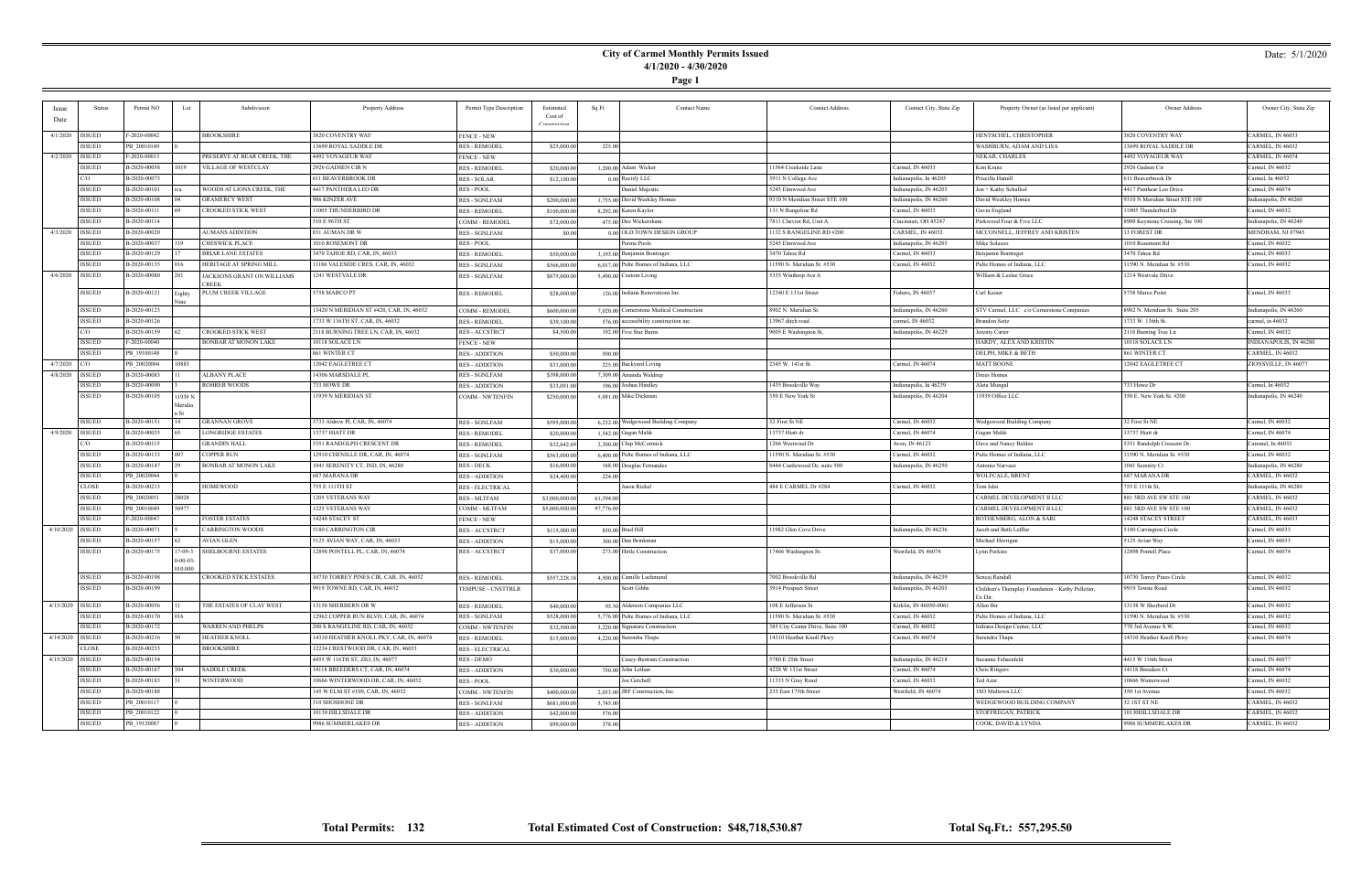### **City of Carmel Monthly Permits Issued 4/1/2020 - 4/30/2020**

**Page 2**

| <i>Issue</i>       | Status        | Permit NO<br>Lot            | Subdivision                         | Property Address                       | Permit Type Description | Estimated    | Sq Ft    | <b>Contact Name</b>                              | <b>Contact Address</b>          | Contact City, State Zip   | Property Owner (as listed per applicant) | Owner Address                   | Owner City, State Zip     |
|--------------------|---------------|-----------------------------|-------------------------------------|----------------------------------------|-------------------------|--------------|----------|--------------------------------------------------|---------------------------------|---------------------------|------------------------------------------|---------------------------------|---------------------------|
| Date               |               |                             |                                     |                                        |                         | Cost of      |          |                                                  |                                 |                           |                                          |                                 |                           |
|                    |               |                             |                                     |                                        |                         | Constructiv  |          |                                                  |                                 |                           |                                          |                                 |                           |
| 4/16/2020   ISSUED |               | B-2020-00050                | MEADOWLARK OFFICE PARK              | 690 PRO MED LN                         | COMM - NEWSTRUCT        | \$30,000.00  |          | 400.00 Phil Thornberry                           | 698 Pro-Med Lane                | Carmel, IN 46032          | Thornberry-Anker Properties              | 698 Pro-Med Lane                | Carmel, IN 46032          |
|                    | <b>ISSUED</b> | F-2020-00015                | JACKSONS GRANT ON WILLIAMS          | 1169 FRENZEL PKY                       | <b>FENCE - NEW</b>      |              |          |                                                  |                                 |                           | LENZI, ANNE                              | 1169 FRENZEL PARKWAY            | CARMEL, IN 46032          |
|                    |               |                             | <b>CREEK</b>                        |                                        |                         |              |          |                                                  |                                 |                           |                                          |                                 |                           |
|                    | ISSUED        | F-2020-00028                |                                     | 631 N RANGELINE RD                     | <b>FENCE - NEW</b>      |              |          |                                                  |                                 |                           | HARDEN PROPERTY, LLC                     | 14115 MISSISSINEWA DR           | CARMEL, IN 46033          |
|                    | <b>CLOSE</b>  | F-2020-00029                | <b>IACKSONS GRANT ON WILLIAMS</b>   | AMS RUN                                | <b>FENCE - NEW</b>      |              |          |                                                  |                                 |                           | MARESH, STEPHANIE AND TRENTON            | 12234 AMS RUN                   | CARMEL, IN 46032          |
|                    | <b>ISSUED</b> | F-2020-00037                | CREEK<br><b>SADDLE CREEK</b>        | 14148 CHARITY CHASE CIR                | <b>FENCE - NEW</b>      |              |          |                                                  |                                 |                           | AHLUWALIA, CHARAN                        | 14148 CHARITY CHASE CIRCLE      | CARMEL, IN 46074          |
|                    | ISSUED        | F-2020-00039                | SADDLEBROOK AT SHELBORNE            | 3337 WHISPERING PINES LN               | <b>FENCE - NEW</b>      |              |          |                                                  |                                 |                           | GRETHEN, DUSTIN & ELIZABETH              | 3337 WHISPERING PINES LANE      | CARMEL, IN 46032          |
|                    | <b>ISSUED</b> | B-2020-00212                | CARMEL SCIENCE &                    | 645 W CARMEL DR #140, CAR, IN, 46032   | <b>COMM - NWTENFIN</b>  | \$194,900.00 |          | 7,173.00 Rhonda Bates                            | 11051 Village Square Lane       | Fishers, IN 46038         | Atapco Carmel, Inc.                      | 645 W. Carmel Drive, Suite 160  | Carmel, IN 46032          |
|                    |               |                             | <b><i>TECHNOLOGY PARK</i></b>       |                                        |                         |              |          |                                                  |                                 |                           |                                          |                                 |                           |
|                    | ISSUED        | F-2020-00046                | WINDPOINTE                          | 11998 Woods Bay Ct                     | <b>FENCE - NEW</b>      |              |          |                                                  |                                 |                           | WITUCKI, DAVID AND LAURA                 | 11998 WOODS BAY CT.             | CARMEL, IN 46033          |
|                    | ISSUED        | F-2020-00048                | WATERFORD                           | 3037 Gorham Ct                         | <b>FENCE - NEW</b>      |              |          |                                                  |                                 |                           | <b>BAKER, ROBERT &amp; SHERRY</b>        | 3037 GORHAM CT                  | CARMEL, IN 46033          |
|                    | <b>ISSUED</b> | F-2020-00050                | HIGH GROVE                          | 12012 Bramley Ct                       | <b>FENCE - NEW</b>      |              |          |                                                  |                                 |                           | MILLER, NATHANIEL & KATHERINE            | 12012 BRAMLEY COURT             | CARMEL, IN 46032          |
|                    | <b>CLOSE</b>  | F-2020-00051                | PRESERVE AT BEAR CREEK, THE         | 14232 DENALI DR                        | <b>FENCE - NEW</b>      |              |          |                                                  |                                 |                           | LEXA, KELLY AND STEPHEN                  | 14232 DENALI DRIVE              | CARMEL, IN 46074          |
|                    | <b>CLOSE</b>  | B-2020-00242                | <b>WILSON VILLAGE</b>               | 23 WILSON DR, CAR, IN, 46032           | <b>RES - ELECTRICAL</b> |              |          | Brian Ashpaugh                                   | 17903 Sun Park Drive, Suite 5   | Westfield, IN 46074       | Tarra Ryker                              | 23 Wilson Drive                 | Carmel, IN 46032          |
|                    | ISSUED        | SW-2020-00018               |                                     | 210 VETERANS WAY, CAR, IN, 46032       | <b>STRMWTR</b>          |              |          | Kevin Juday                                      | 361 Ridge Pointe Drive          | Carmel, IN 46032          |                                          |                                 |                           |
|                    | <b>ISSUED</b> | F-2020-00053                | <b>BAYHILL</b>                      | 12404 BAYHILL DRIVE                    | <b>FENCE - NEW</b>      |              |          |                                                  |                                 |                           | SANDLIN, SUSAN                           | 12404 BAYHILL DR                | CARMEL, IN 46033          |
| 4/17/2020   ISSUED |               | B-2020-00067                | <b>ECHO CREST</b>                   | 11201 ECHO CREST DR E                  | <b>RES - SGNLFAM</b>    | \$384,000.00 |          | 5,824.00 Amanda Waldrup                          |                                 |                           | Drees Homes                              |                                 |                           |
|                    | ISSUED        | F-2020-00054                | <b>BAYHILL</b>                      | 12416 Bayhill Drive                    | <b>FENCE - NEW</b>      |              |          |                                                  |                                 |                           | SCHNEIDER, JOHN                          | 12416 BAYHILL DRIVE             | CARMEL, IN 46033          |
| 4/20/2020 ISSUED   |               | B-2020-00065                | JACKSONS GRANT ON WILLIAMS          | 509 DYLAN DR                           | <b>RES - SGNLFAM</b>    | \$875,000.00 |          | 5,559.00 Homes by McKenzie, INC                  | 4631 Lisborn Drive              | Carmel, IN 46033          | Homes by McKenzie, INC                   | 4631 Lisborn Drive              | Carmel, IN 46033          |
|                    |               |                             | CREEK                               |                                        |                         |              |          |                                                  |                                 |                           |                                          |                                 |                           |
|                    | ISSUED        | B-2020-00107                | JACKSONS GRANT ON WILLIAMS          | 12216 HOBBY HORSE DR                   | <b>RES - SGNLFAM</b>    | \$850,000.00 |          | 3,294.00 Homes by McKenzie INC                   | 4631 Lisborn Drive              | Carmel, IN 46033          | Homes by McKenzie INC                    | 4631 Lisborn Drive              | Carmel, IN 46033          |
|                    |               |                             | CREEK                               |                                        |                         |              |          |                                                  |                                 |                           |                                          |                                 |                           |
|                    | ISSUED        | B-2020-00155                | AVIAN GLEN                          | 14205 AVIAN WAY, CAR, IN, 46033        | <b>RES - ADDITION</b>   | \$105,000.00 |          | 360.00 BPI Outdoor Living                        | 7802 E. 88th Street             | Indianapolis, IN 46256    | Melissa & Mike Chevalier                 | 14205 Avian Way                 | Carmel, IN 46033          |
| 4/21/2020   ISSUED |               | B-2020-00182                | <b>WINDEMERE</b>                    | 10529 HYDE PARK, CAR, IN, 46032        | <b>RES - REMODEL</b>    | \$114,700.00 |          | 237.00 Case Design Remodeling                    | 99 East Carmel Drive Suite 100  | Carmel, IN 46032          | Richard C Huber                          | 10529 Hyde Park                 | Carmel, IN 46032          |
|                    | ISSUED        | F-2020-00044                | JACKSONS GRANT ON WILLIAMS<br>CREEK | 517 Jacksons Grant Blvd                | <b>FENCE - NEW</b>      |              |          |                                                  |                                 |                           | FRAZIER, SHAWN                           | 517 JACKSON GRANT BLVD          | CARMEL, IN 46032          |
|                    | <b>ISSUED</b> | F-2020-00045                | STONE HAVEN AT HAVERSTICK           | 5812 SEDGEGRASS XING, CAR, IN, 46033   | <b>FENCE - NEW</b>      |              |          | Amerifence                                       | 4340 Hull Street                | Indianapolis, in 46226    | Christopher Bramhill                     | 5812 Sedgegrass Xing            | Carmel, IN 46033          |
|                    | ISSUED        | F-2020-00055                | CROOKED STICK ESTATES               | 1544 St. Andrews Ln                    | <b>FENCE - NEW</b>      |              |          |                                                  |                                 |                           | HAAS, MATTHEW & HEATHER                  | 11544 ST. ANDREWS LN            | CARMEL, IN 46032          |
|                    | ISSUED        | F-2020-00057                | <b>LITTLE FARMS</b>                 | 10421 ETHEL ST                         | <b>FENCE - NEW</b>      |              |          |                                                  |                                 |                           | <b>STUBBS, ANDREW</b>                    | 10421 ETHEL STREET              | INDIANAPOLIS, IN 46280    |
| 4/22/2020   ISSUED |               | B-2020-00096<br>no lot      |                                     | 13033 SHELBORNE RD                     | <b>RES - ACCSTRCT</b>   | \$518,000.00 |          | 5,331.00 Brentwood Custom Homes                  | 1027 Princeton Gate             | Carmel, IN 46032          | Gurprit & Manpreet Kohli                 | 13033 Shelbourne Road           | Carmel, IN 46032          |
|                    |               | umbeı                       |                                     |                                        |                         |              |          |                                                  |                                 |                           |                                          |                                 |                           |
|                    |               | 4 acre                      |                                     |                                        |                         |              |          |                                                  |                                 |                           |                                          |                                 |                           |
|                    |               | onerty                      |                                     |                                        |                         |              |          |                                                  |                                 |                           |                                          |                                 |                           |
|                    | ISSUED        | B-2020-00112                |                                     | 300 PROVIDENCE BLVD                    | COMM - POOL             |              |          | Jason Gilliana DBA Whiteco Pool Solutions, LLC   | 4501 Airport Dr. Unit 101       | Valparaiso, IN 46383      | Buckingham Management, LLC               | 941 N. Meridian St.             | Indianapolis, IN 46204    |
|                    | <b>ISSUED</b> | B-2020-00130                |                                     | 14220 Larson Dr                        | COMM - POOL             |              |          | C and N Pool Management Inc                      | 5868 E. 71st. Street, Ste 144   |                           | Falcon Nest II, LLC                      | 1356 Beverly Road, Ste 300      |                           |
|                    | <b>ISSUED</b> | B-2020-00179                | SANCTUARY AT 116TH STREET           | 12036 WEST RD, ZIO, IN, 46077          | <b>RES - ACCSTRCT</b>   | \$10,000.00  |          | 491.00 BJH Contracting LLC                       | р.о. Вох 2329                   | Indianapolis, IN 46206    | Karan Madan                              | 12036 West Road                 | Zionsville, IN 46077      |
|                    | ISSUED        | B-2020-00219                | GRAMERCY WEST                       | 943 TEMPLETON DR, CAR, IN, 46032       | <b>RES - SGNLFAM</b>    | \$220,000.00 |          | 0.00 David Weekley Homes                         | 9310 N Meridian Street          | Indianapolis, IN 46260    | David Weekley Homes                      | 1111 N Post Oak Road            | Houston, TX 77055         |
| 4/23/2020   ISSUED |               | B-2020-00203                | HUNTERSFIELD                        | 3795 BARNSTABLE RD, CAR, IN, 46032     | RES - POOL              |              |          | Pools of Fun                                     | 3891 Clarks Creek Rd.           | Plainfield, IN 46168      | Sourish & Indrani Sarkaı                 | 3795 Barnstable Rd.             | Carmel, IN 46032          |
|                    | ISSUED        | F-2020-00056                | CLAY SPRINGS                        | 1240 CLAY SPRING DR                    | <b>FENCE - NEW</b>      |              |          |                                                  |                                 |                           | LEITKE, THOMAS                           | 1240 CLAY SPRING DRIVE          | CARMEL, IN 46032          |
|                    | <b>ISSUED</b> | F-2020-00059                | WESTPARK AT SPRINGMILL              | 12848 CLIFFORD CIR                     | <b>FENCE - NEW</b>      |              |          |                                                  |                                 |                           | <b>GATENS, BRETT</b>                     | 12848 CLIFFORD CIRCLE           | CARMEL, IN 46032          |
|                    | ISSUED        | F-2020-00060                | SUMMERLAKES                         | 1826 SUMMERLAKES CT                    | <b>FENCE - NEW</b>      |              |          |                                                  |                                 |                           | <b>BOBICH, BRAD</b>                      | 1826 Summerlakes Ct             | Carmel, IN 46032          |
| 4/24/2020 ISSUED   |               | B-2020-00043<br>1347        | VILLAGE OF WESTCLAY                 | 12960 PETTIGRU DR                      | <b>RES - TWNHOUSE</b>   | \$185,000.00 |          | $2,050.00$ Onyx and East                         | 1828 Central Avenue, STE 100    | Indianapolis, IN 46202    | Onyx and East                            | 1828 Central Avenue, STE 100    | Indianapolis, IN 46202    |
|                    | ISSUED        | B-2020-00044<br>1348        | <b>VILLAGE OF WESTCLAY</b>          | 12958 PETTIGRU DR                      | <b>RES - TWNHOUSE</b>   | \$185,000.0  |          | $2,050.00$ Onyx and East                         | 1828 Central Avenue, STE 100    | ndianapolis, IN 46202     | Onyx and East                            | 1828 Central Avenue, STE 100    | Indianapolis, IN 46202    |
|                    | ISSUED        | B-2020-00045<br>1349        | VILLAGE OF WESTCLAY                 | 12956 PETTIGRU DR                      | <b>RES - TWNHOUSE</b>   | \$185,000.00 |          | $2,050.00$ Onyx and East                         | 1828 Central Avenue, STE 100    | Indianapolis, IN 46202    | Onyx and East                            | 1828 Central Avenue, STE 100    | Indianapolis, IN 46202    |
|                    | <b>ISSUED</b> | B-2020-00046<br>1350        | VILLAGE OF WESTCLAY                 | 12954 PETTIGRU DR                      | <b>RES - TWNHOUSE</b>   | \$185,000.00 |          | $2,050.00$ Onyx and East                         | 1828 Central Avenue, STE 100    | Indianapolis, IN 46202    | Onyx and East                            | 1828 Central Avenue, STE 100    | Indianapolis, IN 46202    |
|                    | ISSUED        | B-2020-00153<br><b>1811</b> | VILLAGE OF WESTCLAY                 | 2461 MEETING HOUSE RD, CAR, IN, 46032  | RES - ACCSTRCT          | \$68,000.00  |          | 1,200.00 Roberto Salazar - Sunshine Landscape    | 211 Queen Elizabeth Court       | Indianapolis, in 46227    | Andrew Bard                              | 12461 Meeting House Rd          | Carmel, IN 46032          |
|                    | ISSUED        | B-2020-00206                | <b>GRAMERCY WEST</b>                | 965 ASTOR LN, CAR, IN, 46032           | RES - SGNLFAM           | \$250,000.00 |          | 1,621.00 David Weekley Homes                     | 9310 N Meridian Street STE 100  | Indianapolis, IN 46260    | David Weekley Homes                      | 1111 N Post Oak                 | Houston, TX 77055         |
| 4/27/2020 ISSUED   |               | B-2020-00025                | THE LAKES AT TOWNE ROAD III         | 2548 ALEXANDRA DR                      | <b>RES - ADDITION</b>   | \$12,000.00  |          | 469.00 MIDWEST CONTRACTING ENTERPRISES           | 912 BRANDON DR                  | PLAINFIELD, IN 46168      | ARYA, ABHISHEK                           | 2548 ALEXANDRIA DR              | CARMEL, IN 46074          |
|                    | ISSUED        | B-2020-00051                | WATERFRONT OF WEST CLAY             | 4359 PRAIRIE FALCON DR                 | <b>RES - SGNLFAM</b>    | \$690,396.00 |          | 5,692.00 Paul Shoopman Home Building Group       | 11731 Cold Creek Court          | Zionsville, IN 46077      | Paul Shoopman                            | 11731 Cold Creek Court          | Zionsville, IN 46077      |
|                    | ISSUED        | B-2020-00072                | VALLEYBROOK                         | 4909 DEER RIDGE DR N                   | RES - POOL              |              |          | fox pools/jeff fox                               | P.O. Box 60                     | Westfield, In 46074       | Jim and Tracy Williams                   | 4909 Deer Ridge Dr. N.          | Carmel, In 46033          |
|                    | ISSUED        | B-2020-00104                |                                     | 1032 E MAIN ST                         | <b>RES - ADDITION</b>   | \$50,000.00  |          | 200.00 Mark Thomas                               |                                 | 1032 E. Main St, IN 46033 | Mark                                     | Thomas                          | 1032 E. Main St, IN 46033 |
|                    | <b>ISSUED</b> | B-2020-00163                | SPRING RUN ESTATES                  | 11007 CROOKED STICK LN, CAR, IN, 46032 | <b>RES - ADDITION</b>   | \$600,000.00 |          | 1,746.00 Custom Living                           | 5335 Winthrop Ave A             | Indianapolis, IN 46220    | Bruce and Jamie McCaw                    | 11007 Crooked Stick Ln          | Carmel, IN 46032          |
|                    | <b>ISSUED</b> | B-2020-00168                | GROVE AT THE LEGACY                 | 7018 MCCAIN WAY, CAR, IN, 46033        | <b>RES - SGNLFAM</b>    | \$202,481.0  |          | 2,629.00 Kim Hicks                               | 168 W. Carmel Dr.               | Carmel, IN 46032          | Fodd Pyatt                               | 168 W. Carmel Dr.               | Carmel, IN 46032          |
|                    | ISSUED        | B-2020-00211                | GROVE AT THE LEGACY                 | 6977 MCCAIN WAY, CAR, IN, 46033        | <b>RES - SGNLFAM</b>    | \$280,631.00 |          | 2,422.00 Pyatt Builders/Rawley Hicks             | 168 W. Carmel Dr.               | Carmel, IN 46032          | Todd Pyatt                               | 168 W. Carmel Dr.               | Carmel, IN 46032          |
|                    | ISSUED        | B-2020-00218                | GROVE AT THE LEGACY                 | 7009 MCCAIN WAY, CAR, IN, 46033        | <b>RES - SGNLFAM</b>    | \$274,500.00 |          | 2,422.00 Pyatt Builders/Rawley Hicks             | 168 W. Carmel Dr.               | Carmel, IN 46032          | Todd Pyatt                               | 168 W. Carmel Dr.               | Carmel, IN 46032          |
|                    | <b>ISSUED</b> | B-2020-00228<br>402         |                                     | 402 EMERSON RD, CAR, IN, 46032         | RES - SGNLFAM           | \$800,000.00 |          | 5,580.00 Steven Moed                             | PO Box 4102                     | Carmel, IN 46082          | Dave Gagliano                            | 13714 Smokey Ridge Overlook     | Carmel, IN 46033          |
|                    |               | :merso                      |                                     |                                        |                         |              |          |                                                  |                                 |                           |                                          |                                 |                           |
|                    |               | n Rd                        |                                     |                                        |                         |              |          |                                                  |                                 |                           |                                          |                                 |                           |
|                    | ISSUED        | B-2020-00229                | <b>WATERFRONT OF WEST CLAY</b>      | 11727 WEST RD, ZIO, IN, 46077          | <b>RES - REMODEL</b>    | \$25,000.00  |          | 4,795.00 Paul Shoopman Home Building Group, Inc. | 11731 Cold Creek Court          | Zionsville, IN 46077      | Paul Shoopman                            | 11731 Cold Creek Court          | Zionsville, IN 46077      |
|                    | ISSUED        | B-2020-00230                | <b>GRAMERCY WEST</b>                | 933 TEMPLETON DR, CAR, IN, 46032       | <b>RES - SGNLFAM</b>    | \$279,000.00 |          | 2,162.00 David Weekley Homes                     | 9310 N Meridiian Street STE 100 | Indianapolis, IN 46260    | David Weekley Homes                      | 9310 N Meridiian Street STE 100 | Indianapolis, IN 46260    |
|                    | ISSUED        | B-2020-00234                | CROOKED STICK WEST                  | 2112 BURNING TREE LN, CAR, IN, 46032   | RES - ACCSTRCT          | \$1,000.00   |          | 150.00 Haldor Buck III                           | 2112 Burning Tree Lane          | Carmel, IN 46032          | Haldor Buck III                          | 2112 Burning Tree Lane          | Carmel, IN 46032          |
|                    | <b>ISSUED</b> | B-2020-00254                | ECHO CREST                          | 11201 ECHO CREST DR E, IND, IN, 46280  | RES - DEMO              |              |          | David Fuller                                     | 935 W Troy Ave                  | Indianapolis, IN 46225    | Perry & Kate Lopez                       | 10787 Pine Needle Ct            |                           |
|                    | ISSUED        | PB_19120062<br>3590         |                                     | 14273 JAMES DEAN DR                    | RES - SGNLFAM           | \$330,475.0  | 1,896.00 |                                                  |                                 |                           | PYATT, TODD                              | 168 W CARMEL DR                 | CARMEL, IN 46032          |

÷

**Total Permits: 132 Total Estimated Cost of Construction: \$48,718,530.87 Total Sq.Ft.: 557,295.50**